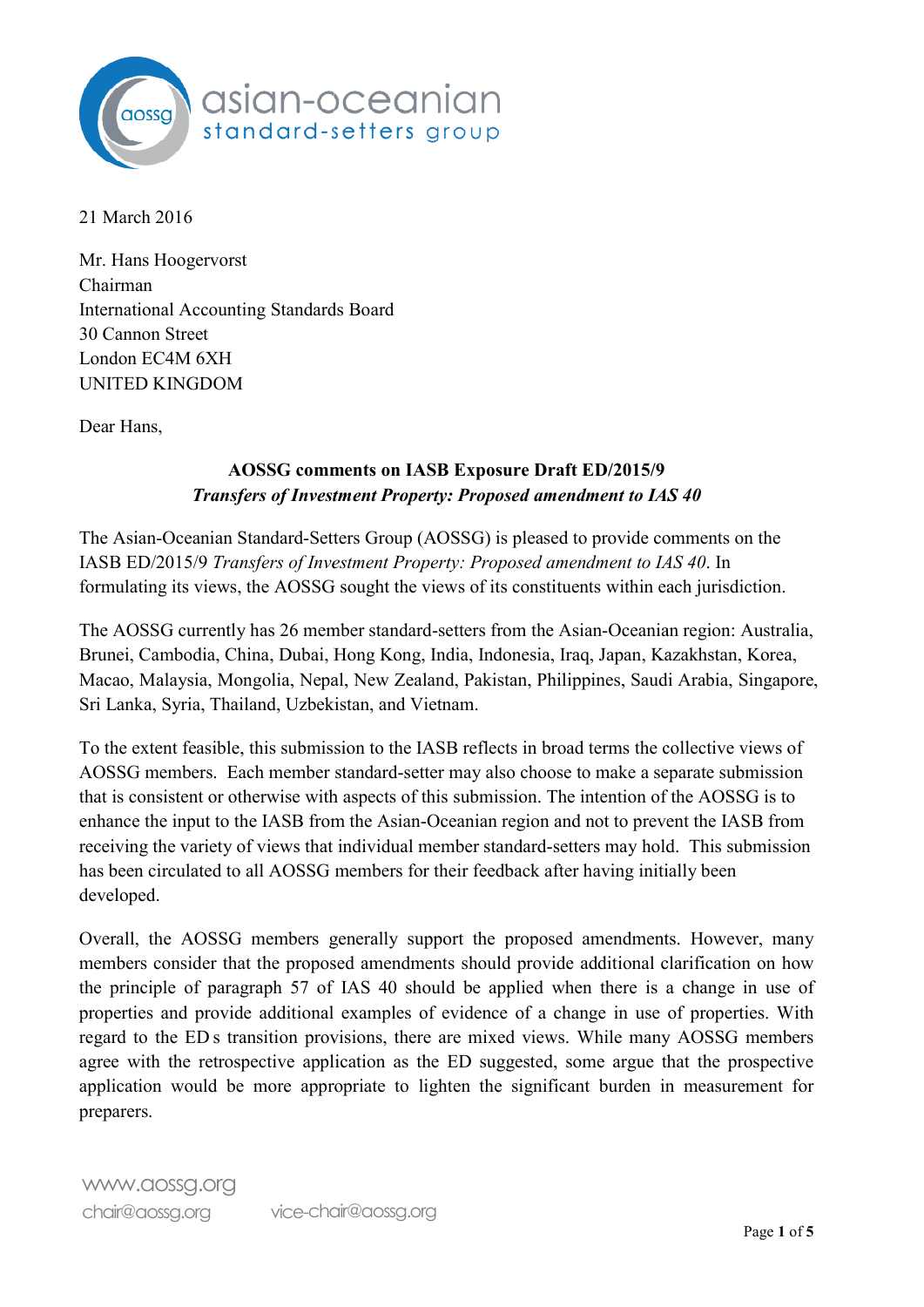

The views of the AOSSG are explained in more detail in Appendix. If you have any questions regarding any matters in this submission, please contact me.

Yours sincerely,

Juzty

Jee In Jang

AOSSG Chair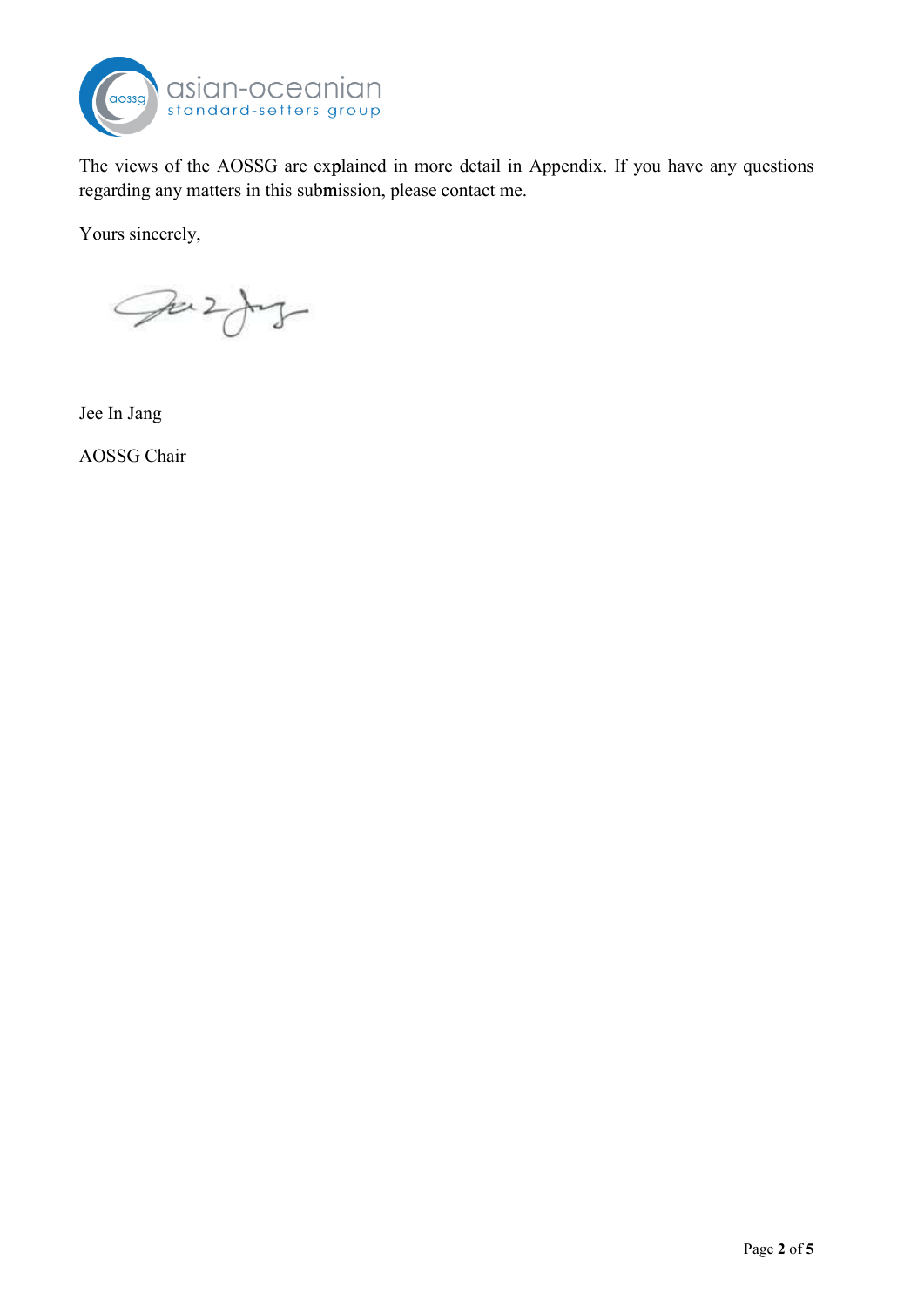

## **APPENDIX**

# APPENDIX<br>Detailed comments on IASB ED/2015/9 Transfers of Investment Property: Proposed amendment to IAS 40

## Question 1- Proposed amendment

The IASB proposes to amend paragraph 57 of IAS 40 to:

(a) state that an entity shall transfer a property to, or from, investment property when, and only when, there is evidence of a change in use. A change in use occurs when the property meets, or ceases to meet, the definition of investment property. or ceases to meet, the definition of investment property.

(b) re-characterise the list of circumstances set out in paragraph  $57(a)$ –(d) as a non-exhaustive

list of examples of evidence that a change in use has occurred instead of an exhaustive list.

Do you agree? Why or why not?

- 1. The AOSSG members generally agree with the proposed amendments. However, many members recommend that the IASB provide clarification on how the principle of paragraph 57 of IAS 40 should be applied when there is a change in use of properties, particularly on transfer of properties under construction that were previously classified as inventories but newly reclassified as investment properties. Members also recommend that the IASB provide examples of evidence of a change in use of properties. Suggested examples are outlined in paragraph (a) below. In addition, some members point out that consequential amendments will be required to paragraph 58 of IAS 40 in order to better align with the ED's proposal. Suggested consequential amendments are outlined in paragraph (b) below. 57 of IAS 40 should be applied when there is a change in use of properties, particularly on the transfer of properties under construction that were previously classified as inventories but newly reclassified as investment the transfer of properties under construction that were previously classified as inventories
	- of a change in use of properties

ED's proposal. Suggested consequential amendments are outlined in paragraph (b) below.<br>
(a) <u>Evidence of a change in use of properties</u><br>
Many members suggest more examples or guidance should be provided on identifying the types of evidence of a change in use of properties:

- and approved in accordance with its formal procedures (such as, and approved in accordance with its formal procedures (such as,<br>relevant documents and minutes of board of directors meetings) or public documents that show the entity s decision to change its policy for the use of a property (such as, a press release) should be (i) One member believes that an entity s internal documents prepared considered as part of the evidence.
- investment property during the construction stage may include obtaining approval from relevant regulatory bodies for a change in<br>the use of the property under construction when the legal and the use of the property under construction when the legal and regulatory framework requires so. (ii) Some members believe that the evidence of transfers to, or from, a<br>Et
- (iii) Another member believes that entities having carried out substantial actions to prove that the change in use of the property does happen could constitute an evidence of a change in use of properties, for example, when the leasing contract has been signed or the relevant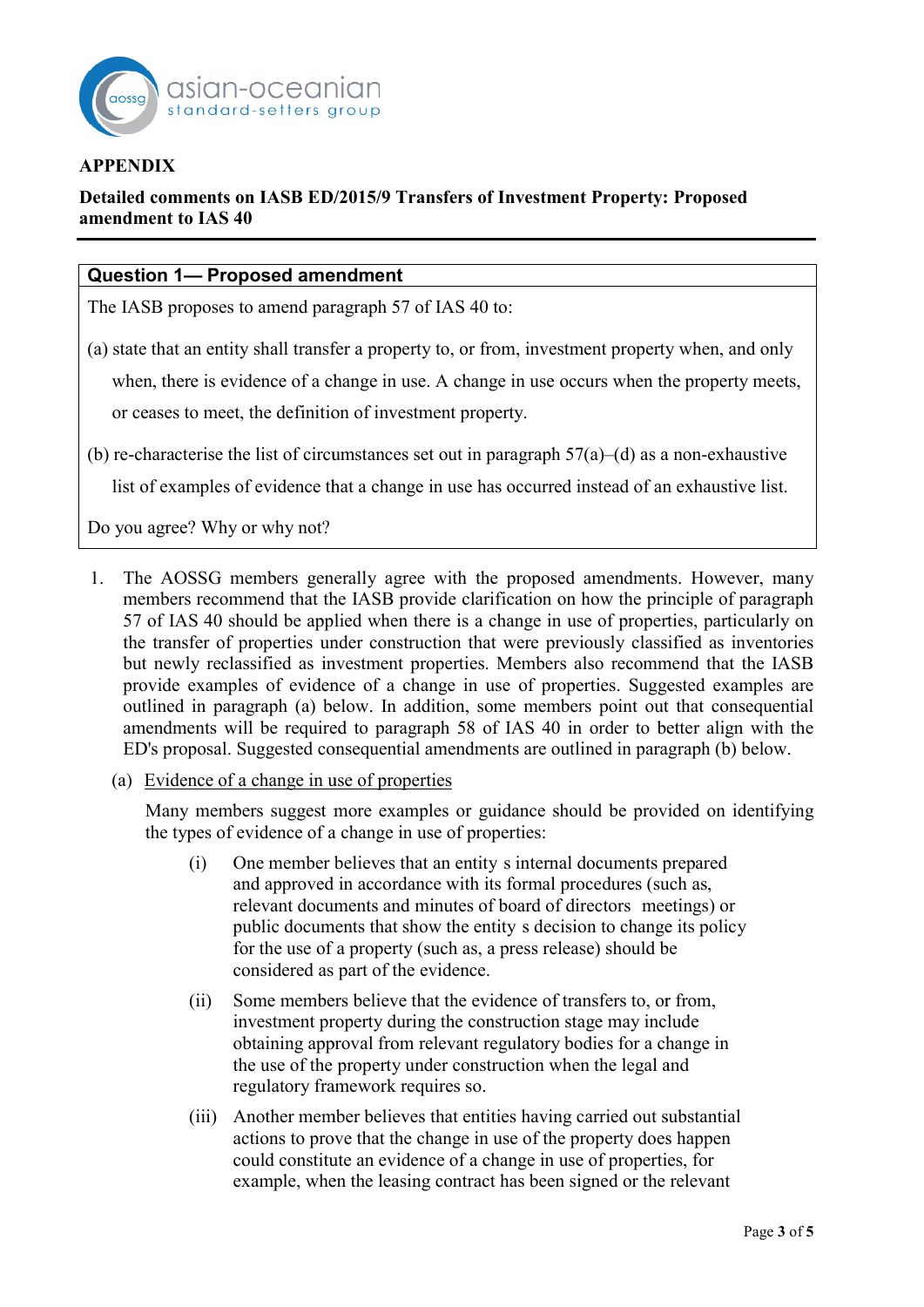

leasing arrangement has been made, the leasing contract has expired<br>or been terminated and promotional activities to sell the property<br>have started, or the leasing contract has expired or been terminated<br>and the constructi or been terminated and promotional activities to sell the property have started, or the leasing contract has expired or been terminated and the construction or decoration activities to make it suitable for owner-occupation have started.

- specifies clearly that the example as provided in paragraph  $57(d)$  of IAS 40 applies to transfers of completed investment properties from inventories to investment properties. They consider that it would be unreasonable to expect that leases can commence while the property is still under construction. (iv) Some members are of the view that it would be useful if the IASB
- $(v)$  Another member is of the view that it would be useful for the body Another member is of the view that it would be useful for the body<br>of the Standard to note that a change in management s intention is by itself insufficient evidence of a change in use (consistent with the IASB s view stated in paragraph  $BC3(b)$ ).

#### (b) Consequential review of paragraph 58

One member points out that the IASB should clarify (i) whether and why the retained guidance in paragraph 58 on commencement of development with a view to sale is intended to be an exception to the proposals; and (ii) whether the exception prohibits an entity from transferring investment property under development to inventories if it entity from transferring investment property under development to inventories if it continues as-is development, albeit for subsequent sale in the ordinary course of business.

Some members suggest the term "a change in use" should be reworded to "a change in an entity s policy for the use of a property" as there are circumstances where reclassification should be made while a property is yet to be made available for use (for example, where a property is under construction or development). One of the members notes that a property is under construction or development). One of the members notes that paragraph 58 of IAS 40 would not be fully aligned with amended paragraph 57 of the ED paragraph 58 of IAS 40 would not be fully aligned with amended paragraph 57 of the ED without making consequential amendments thereto. The member recommends following wording changes (proposed additions are underlined and deletions are struck-out).

- 58 Paragraph 57 $\{b\}$  requires an entity to transfer a property from investment property to inventories when, and only when, there is **evidence of** a change in **usean entity's policy** for the use of the property. Subparagraph (b) of the paragraph states that evidenced by commencement of development with a view to sale constitutes evidence that demonstrates the entity s decision to change its policy for the use of the property,<br>such that an investment property should be reclassified to inventory. Hence, wWhen such that an investment property should be reclassified to inventory. Hence, wWhen an entity decides to dispose of an investment property without evidence that demonstrates the entity s decision to change its policy (such as subsequent development), it continues to treat the property as an investment property until it is derecognised (eliminated from the statement of financial position) and does not treat it as inventory. Similarly, if an entity begins to redevelop an existing investment property for development), it continues to treat the property as an investment property until it is<br>derecognised (eliminated from the statement of financial position) and does not treat it as<br>inventory. Similarly, if an entity begins t and is not reclassified as owner-occupied property during the redevelopment.
- (c) Other comments

One member suggests revising paragraph 57 of IAS 40 to explicitly clarify that it can be applied to property under construction or development so as to avoid unintended ambiguity as follows (amendments proposed are underlined).